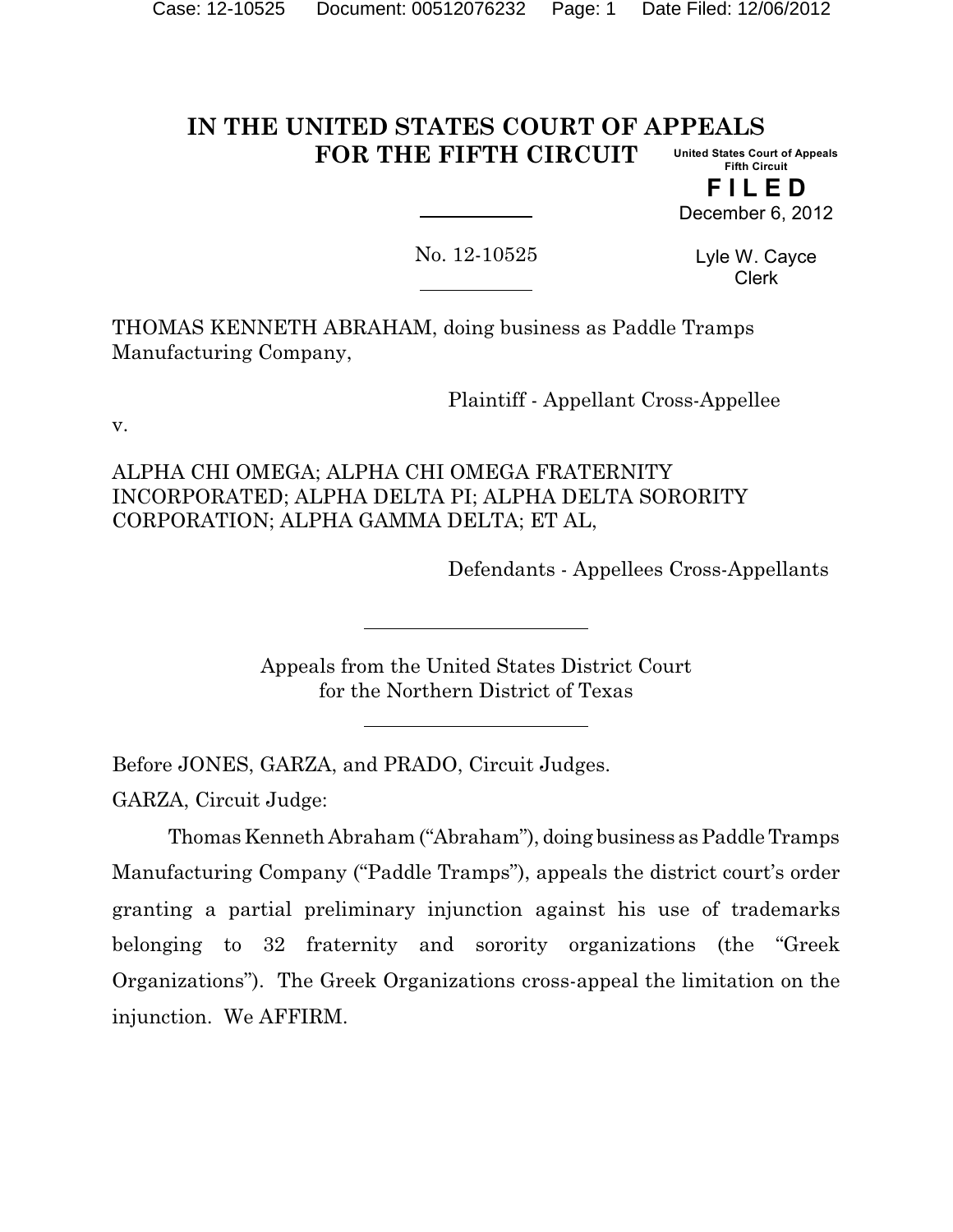### **I**

Abraham founded Paddle Tramps in Lubbock, Texas in 1961 as a company that manufactured wooden paddles and decorations for fraternity and sorority members. Paddle Tramps has always sold products bearing the names of fraternities and sororities and has always used the names of fraternities and sororities to advertise its products.

Abraham began selling the paddles by showing samples and taking orders at fraternity and sorority house visits. He created the ordered products by carving Greek letters and affixing them and other decorations onto wooden paddles. By the late 1960s, Abraham began wholesaling the component parts of paddles, such as wooden Greek and Roman letters and wood-carved crests, to college bookstores or craft stores for customers to buy and assemble. Also in the late 1960s, Abraham began distributing catalogues with fraternity and sorority names and crests to advertise his products.

Abraham invested heavily in equipment, advertising, and employees. He had to completely rebuild his business three times—once after a fire in 1966, then after a tornado in 1970, and still again after another fire in Paddle Tramps's manufacturing plant in 1980.

In 1997, Abraham established a website for Paddle Tramps. The website initially only advertised Paddle Tramps's products, then in 2001 it began allowing customers to purchase items online. At all times the website displayed fraternity and sorority names, as well as Paddle Tramps's products that reproduced fraternity and sorority crests. Abraham testified Paddle Tramps continued to sell almost exactly the same products it had been selling in the 1960s after the creation of the website in 1997.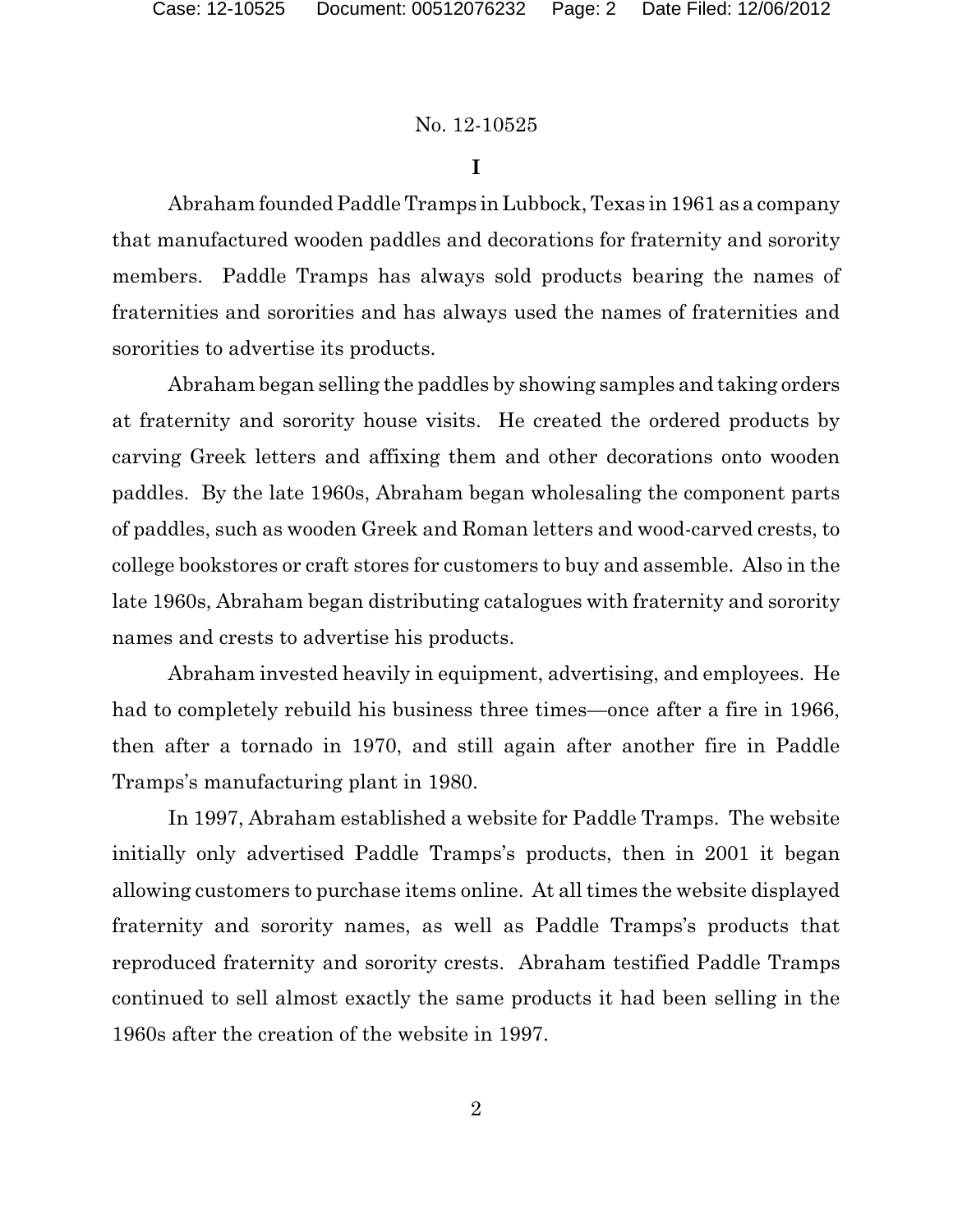In 1990, 29 years after Abraham founded Paddle Tramps, the Greek Organizations contacted him for the first time about licensing. The entity that contacted him was called Greek Properties, and the letter invited Abraham to join their group. Abraham did not respond. Greek Properties followed up with another letter in 1991. It attached an application for admission into Greek Properties, which required Abraham to sign a statement promising not use any Greek Properties's member organizations's marks or terminology without written consent. Again, Abraham did not respond. The following year, Greek Properties sent Abraham a brochure, but never again attempted to get him to join.

In 1995, Dan Shaver ("Shaver") sent a letter to Abraham on behalf of Sigma Chi threatening to sue Paddle Tramps for trademark infringement. Abraham's son Kyle responded, saying Paddle Tramps was not interested in licensing Sigma Chi's marks after continuously using Sigma Chi's name and crest on its products for 34 years without complaint. Over the next 13 years, Shaver periodically sent additional letters to Abraham on behalf of an entity called Affinity Marketing Consultants. Affinity Marketing Consultants represented about 70 fraternities and sororities. These letters sometimes invited Paddle Tramps to join a fraternity or sorority's licensing program, sometimes ordered Paddle Tramps to cease and desist, and sometimes threatened to sue. Abraham either ignored these letters or responded by stating he refused to enter into a licensing agreement.

In December 2007, the 32 Greek Organizations in this litigation, represented by Affinity Marketing Consultants and Shaver, sued Abraham for patent infringement and unfair competition in the Southern District of Florida.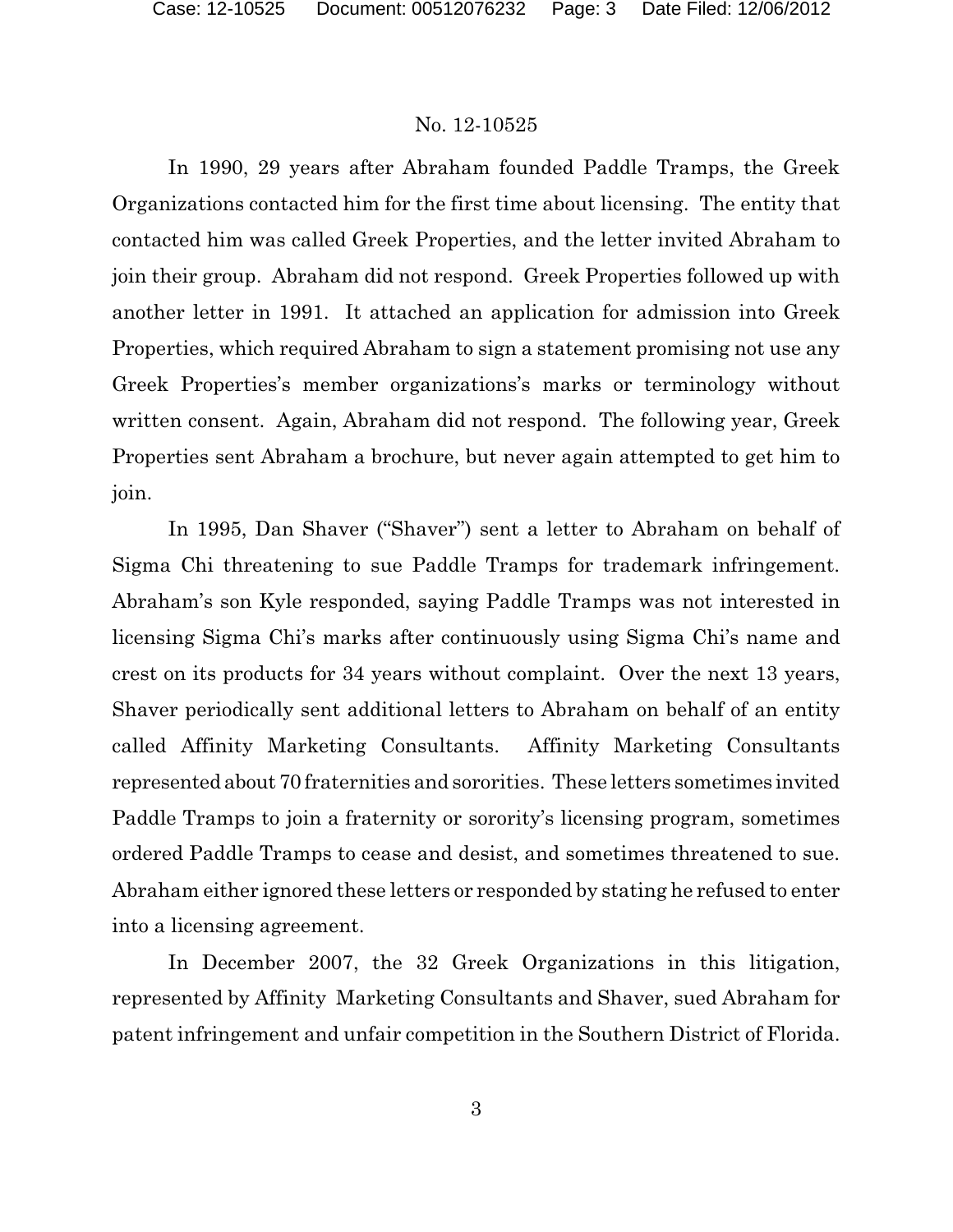The Florida district court dismissed the suit for improper venue. Abraham then sued the Greek Organizations in April 2008 in the instant litigation for a declaratory judgment that he was not infringing on their marks. The Greek Organization asserted counterclaims for trademark infringement and unfair competition under the Lanham Act, 15 U.S.C. § 1051 et seq., and for unfair competition and trademark dilution under Texas state-law claims. They sought monetary and injunctive relief.

Abraham moved for summary judgment on his affirmative defenses of laches and acquiescence, and the Greek Organizations moved for summary judgment on the liability portion of their substantive claims, injunctive relief, and an accounting. The district court granted the Greek Organizations's motion in part, concluding Abraham infringed the Greek Organizations's names, insignia, and symbols, creating a likelihood of confusion among the public in violation of the Lanham Act and Texas's unfair competition law. Further, the district court concluded Abraham diluted the Greek Organizations's marks in violation of Texas's trademark dilution law. Abraham does not contest these determinations on appeal. The court denied Abraham's motion for summary judgment on his affirmative defenses of laches and acquiescence, denied the Greek Organizations's counter-defense of unclean hands, and ordered a trial on those issues.

At the end of the evidence presented at that trial, the district court denied the parties's motions for judgment as a matter of law. The jury returned a special verdict finding: (1) Abraham proved his laches defense; (2) Abraham proved his acquiescence defense with respect to one of the Greek Organizations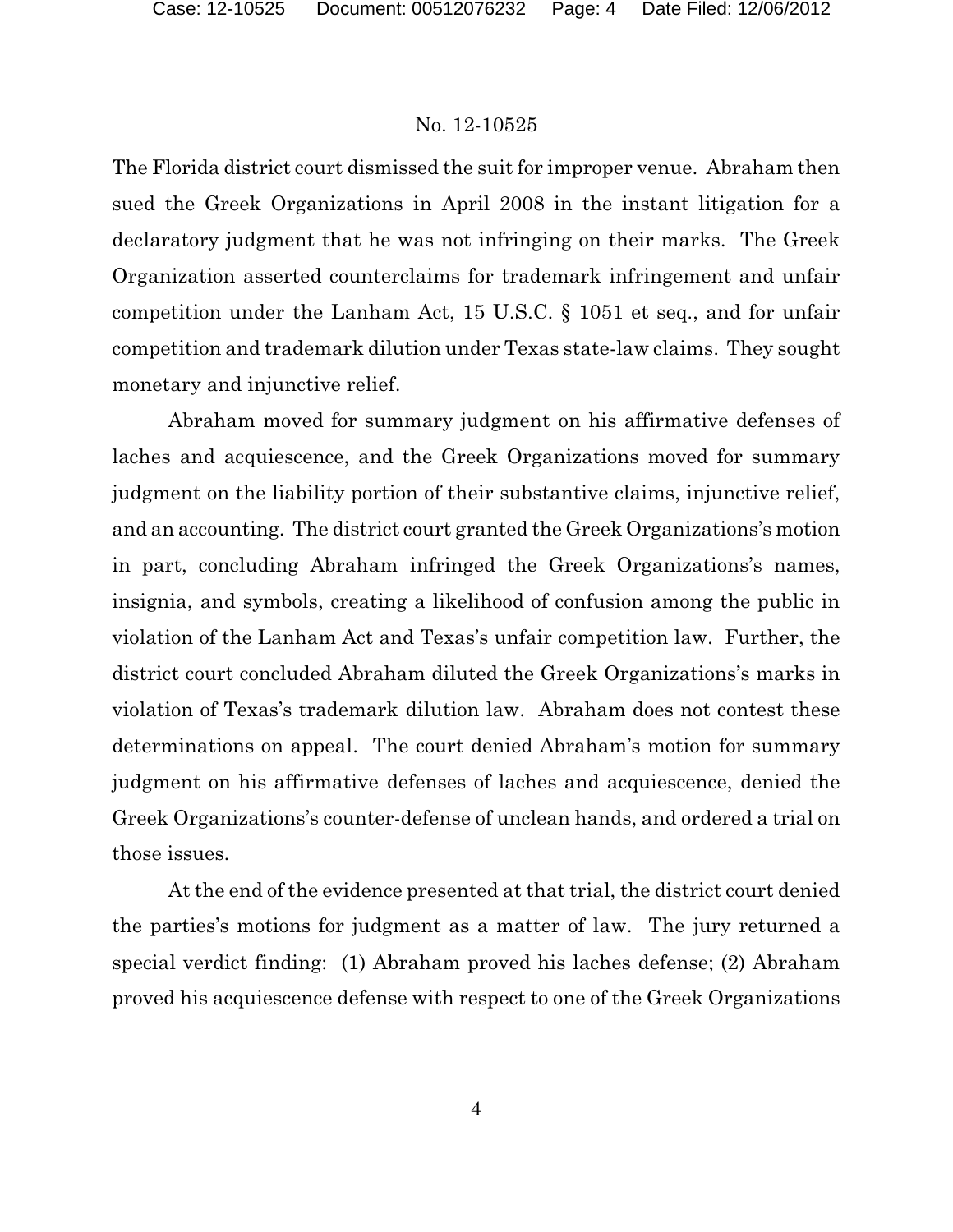(Pi Kappa Alpha); and (3) the Greek Organizations did not prove their unclean hands counter-defense.

Abraham moved for judgment on the verdict, and the Greek Organizations renewed their motion for judgment as a matter of law. In an unorthodox point of error, the Greek Organizations collapsed an improper jury instruction claim with a sufficiency of the evidence claim, arguing the jury was improperly instructed on unclean hands and laches and no properly instructed jury would have had a legally sufficient evidentiary basis to find Abraham established his laches defense or had clean hands. The Greek Organizations's motion also asserted the issue of acquiescence should not have gone to the jury, and asked the court to enter a permanent injunction barring Abraham's future use of their marks. The district court denied the Greek Organizations's renewed motion, finding the jury was properly instructed, the issue of acquiescence was properly submitted to the jury, and there was sufficient evidence to support Abraham's laches defense and the jury's finding of clean hands. The court granted Abraham's motion for judgment on the verdict, finding his laches defense precluded the monetary relief sought by the Greek Organizations.

The court further determined laches did not bar entry of a permanent injunction on Abraham's future use of the Greek Organizations's marks. The court permanently enjoined Abraham from some future uses of the Greek Organizations's marks, concluding the "degree of prejudice" such an injunction would impose on Abraham was not significant enough to bar injunctive relief. The injunction prevents Abraham from selling or using in his advertising three categories ofthe Greek Organizations's marks: (1) the Greek letter combinations associated with the parties to this lawsuit; (2) the full names or nicknames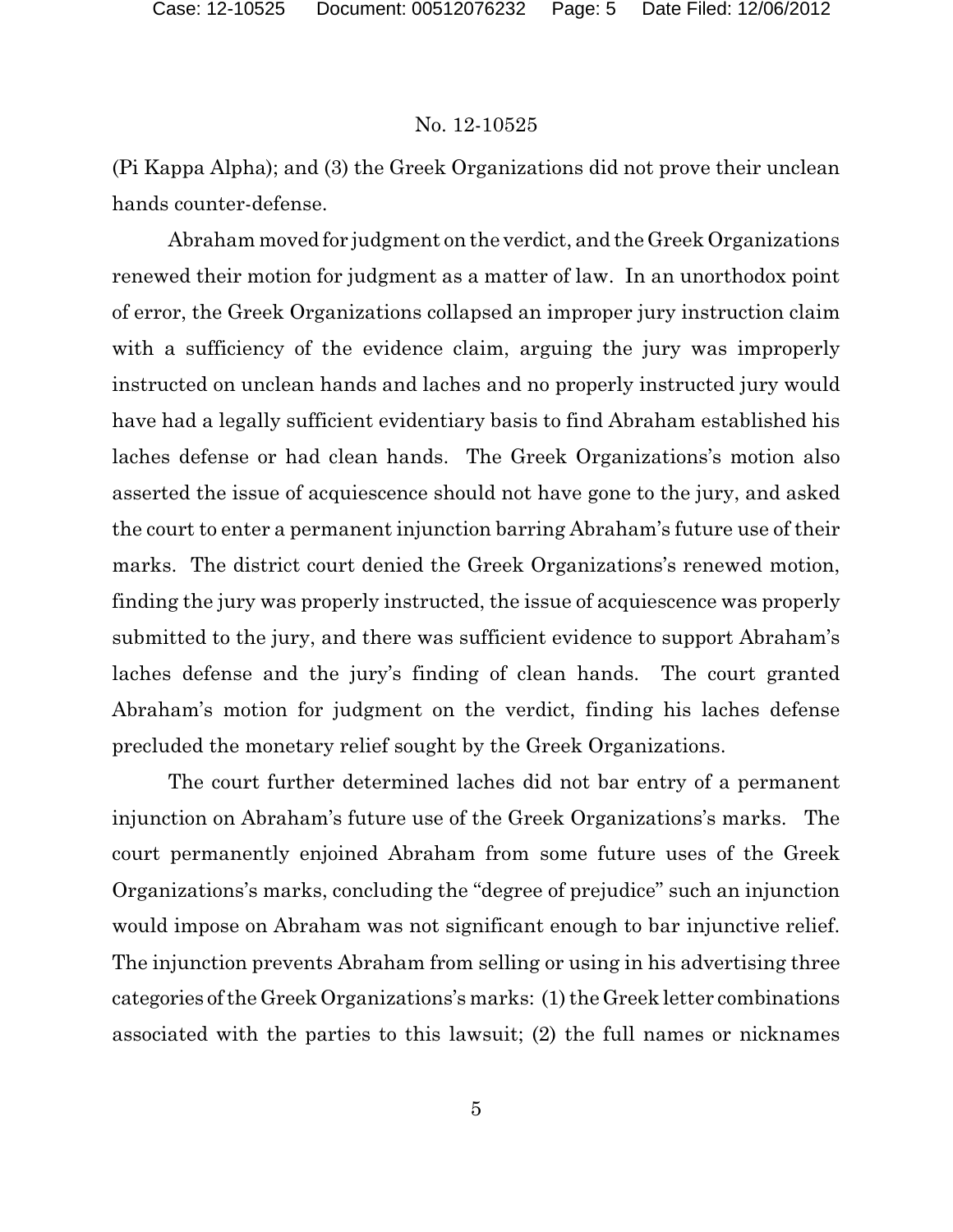associated with the parties to this lawsuit; and (3) any crest, coat of arms, seal, flag, badge, emblem, or slogan identifiable with any of the parties to this lawsuit, including copies of the Greek Organizations's crests Abraham carved out of wood.

The injunction allows Abraham to sell and include in his advertising decals of the Greek Organizations's crests he purchased wholesale from licenced vendors, as well as what Abraham calls the "double raised crest backing." This crest backing is carved in the shape of a given Greek Organization's crest, upon which Paddle Tramps affixes a licenced decal.

Abraham timely appealed the district court's entry of a permanent injunction based on the jury finding that he established a laches affirmative defense, and because the laches here were particularly long, unreasonable, and inexcusable. The Greek Organizations timely cross-appealed the district court's rejection of their motion for judgment as a matter of law, asserting the jury instructions were improper and the jury findings on laches and unclean hands are unsupported by the evidence. They also appeal the scope of the injunction, asserting Abraham should have been enjoined from continuing to sell the double raised crest backings in the shape of the Greek Organizations's crests.

# **II**

We review jury instructions for abuse of discretion. *Garriott v. NCsoft Corp.*, 661 F.3d 243, 247 (5th Cir. 2011). "A challenge to jury instructions must demonstrate that the charge as a whole creates substantial and ineradicable doubt whether the jury has been properly guided in its deliberations. . . . Even if the challenger proves the instructions misguided the jury, we reverse only if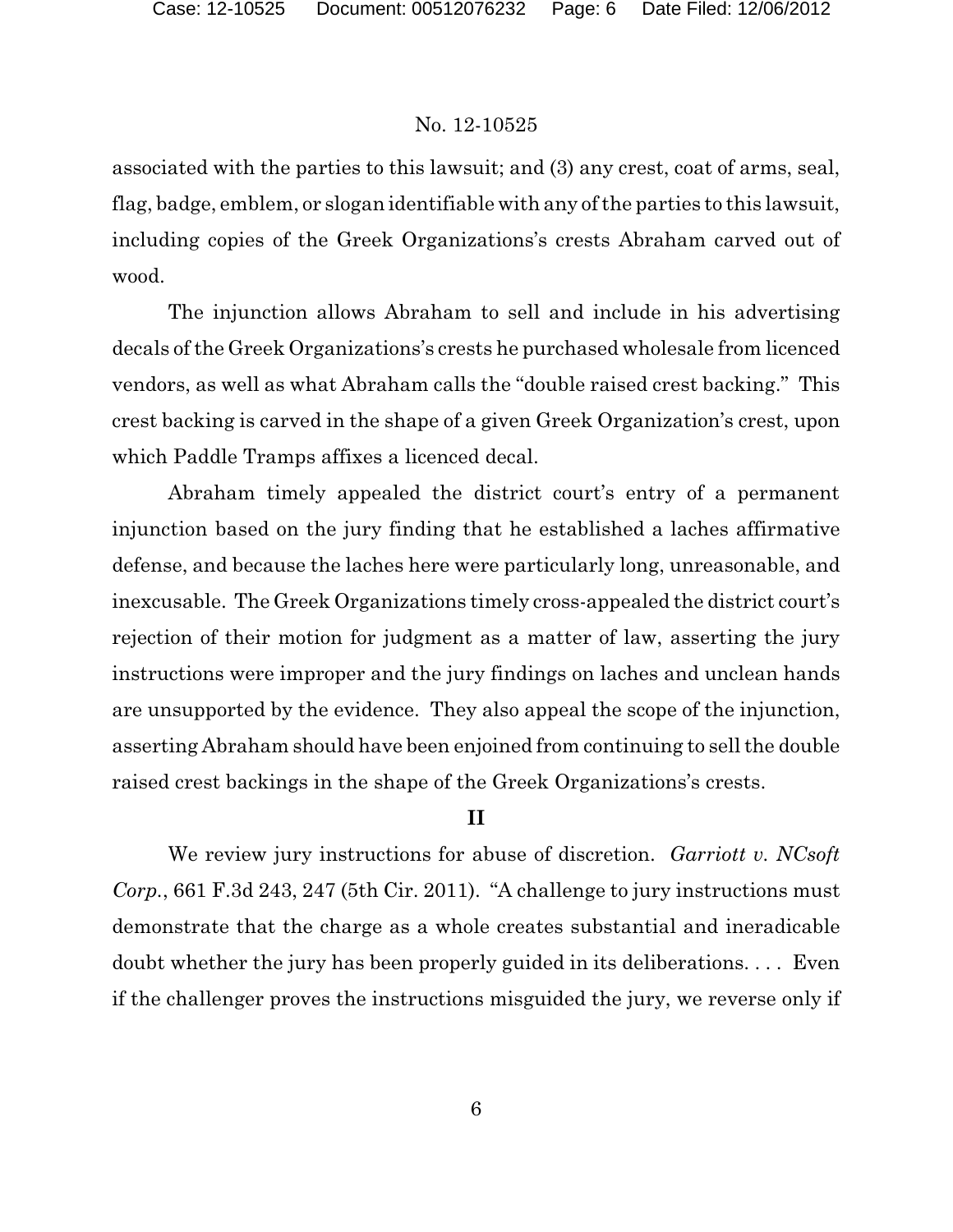the erroneous instruction affected the outcome of the case." *Price v. Rosiek Const. Co.*, 509 F.3d 704, 708 (5th Cir. 2007).

We review de novo the district court's denial of a motion for judgment as a matter of law, applying the same standards as the district court. *Ill. Cent. R.R. Co. v. Guy*, 682 F.3d 381, 392–93 (5th Cir. 2012). Judgment as a matter of law is proper when "a reasonable jury would not have a legally sufficient evidentiary basis to find for the party on that issue." FED. R. CIV. P. 50(a). "This will only occur if the facts and inferences point so strongly and overwhelmingly in the movant's favor that jurors could not reasonably have reached a contrary verdict." *Brown v. Sudduth*, 675 F.3d 472, 477 (5th Cir. 2012) (internal quotation marks omitted). We "credit the non-moving [party's] evidence and disregard all evidence favorable to [the moving party] that the jury is not required to believe. After a jury trial, [the] standard of review is especially deferential." *Id.* (internal quotation marks and citations omitted).

Lastly, we review the district court's grant of injunctive relief for an abuse of discretion. *Am. Rice, Inc. v. Producers Rice Mill, Inc.*, 518 F.3d 321, 334 (5th Cir. 2008). "An abuse of discretion automatically inheres in an injunctive decree if the trial court misinterpreted applicable law. . . . As with injunctive relief generally, an equitable remedy for trademark infringement should be no broader than necessary to prevent the deception." *Westchester Media et al. v. PRL USA Holdings, et al.*, 214 F.3d 658, 671 (2000) (citations omitted).

### **III**

The Greek Organizations appeal the entirety of the jury's verdict. First, they assert the district court improperly instructed the jury on laches and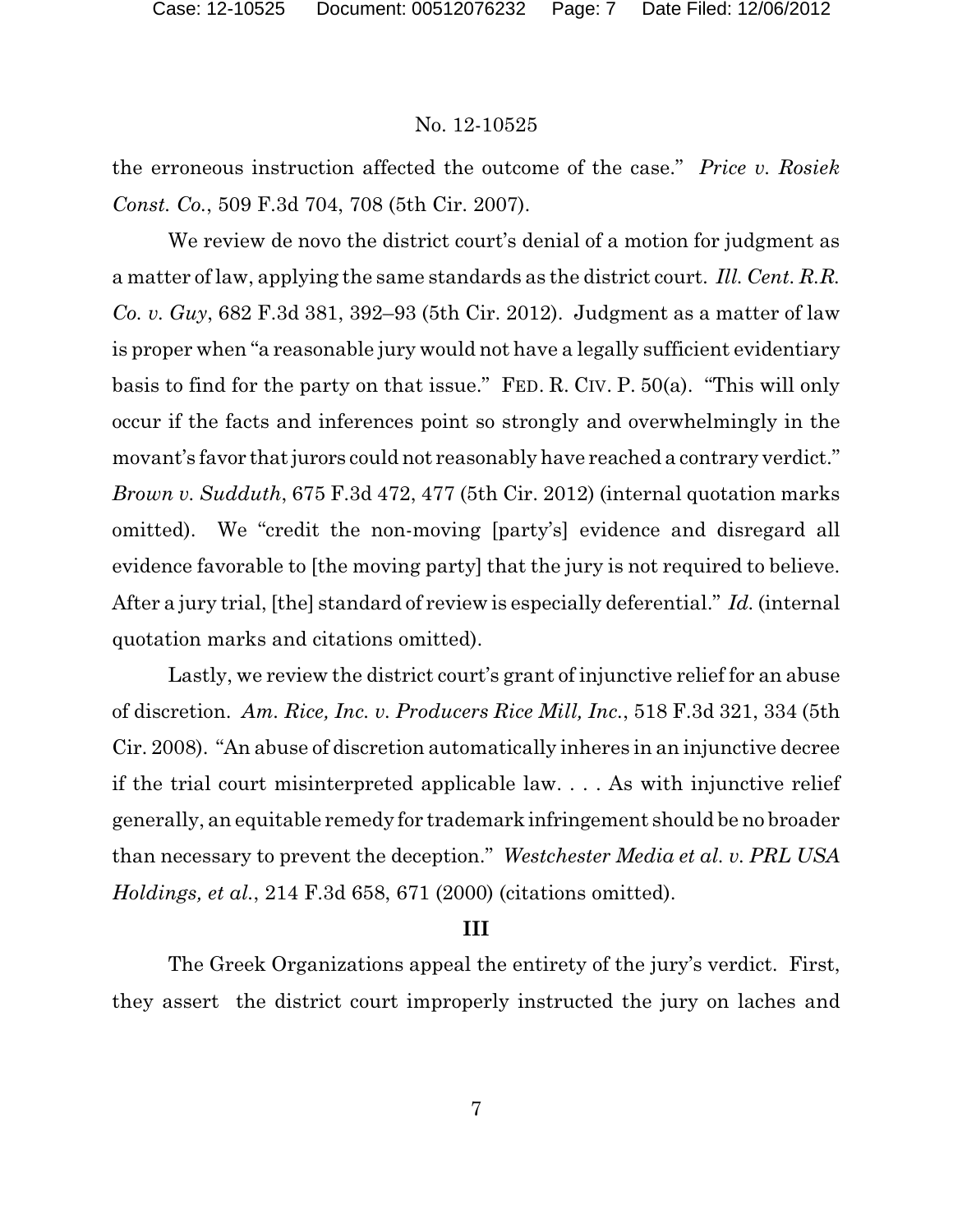unclean hands. Second, they assert the jury's findings on laches and unclean hands are unsupported by sufficient evidence.

# **A**

A laches defense cannot be asserted by a party with unclean hands because it is equitable. *See Bd. of Supervisors for La. State Univ. Agric. & Mech. Coll. v. Smack Apparel Co.*, 550 F.3d 465, 490 (5th Cir. 2008). "A defendant who intentionally infringes a trademark with the bad faith intent to capitalize on the markholder's good will lacks the clean hands necessary to assert the equitable defense." *Id.*

The district court instructed the jury on laches as follows:

To prevail on their claim that Mr. Abraham may not assert the laches or acquiescence defenses because he has unclean hands, the Greek Organizations must prove by a preponderance of the evidence that Mr. Abraham knowingly intended to use the Greek Organizations' marks for the purpose of deriving benefit from the Greek Organizations' goodwill.

Unclean hands may be found only where the unlicensed user "subjectively and knowingly" intended to cause mistake or to confuse or deceive buyers. Mere awareness of a trademark owner's claim to the same mark does not amount to having unclean hands nor establishes bad intent necessary to preclude laches and acquiescence defenses. The owner of the mark must demonstrate that at the time the unlicensed user began using the marks or sometime thereafter, said unlicensed user knowingly and intentionally did sowith the bad faith intent to benefit from or capitalize on the mark owner's goodwill.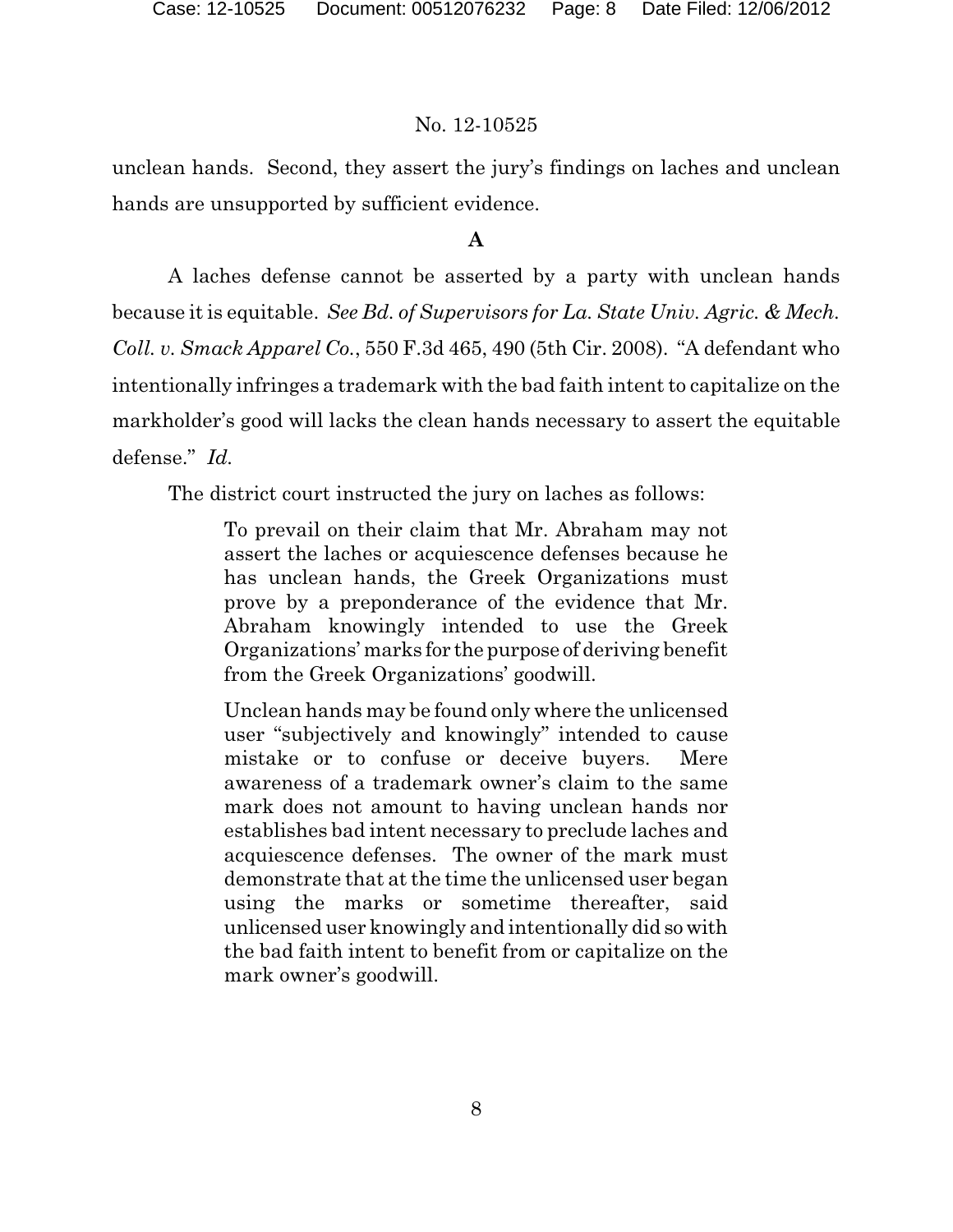In this instruction, the district court used language from *Conan Properties, Inc. v. Conans Pizza, Inc.*, 752 F.2d 145, 150 (5th Cir. 1985). In *Conan Properties*, we held:

> [T]he critical issue is whether [the infringer] was an intentional infringer and therefore lacked the clean hands necessary to assert the equitable defenses of laches and acquiescence. . . . Passing off [products as endorsed by the trademark owner] may be found only where the defendant "subjectively and knowingly" intended to confuse buyers. This court has recognized that a defendant's mere awareness of a plaintiff's claim to the same mark neither amounts to passing off nor establishes the bad intent necessary to preclude the availability of the laches defense. The plaintiff's burden, therefore, is heavy. To foreclose the laches and acquiescence defenses, the plaintiff must offer something more than mere objective evidence to demonstrate that the defendant employed the allegedly infringing mark with the wrongful intent of capitalizing on its goodwill.

*Id.* (quoting 2 McCarthy on Trademarks and Unfair Competition § 25:1, §31:2 (1st ed. 1973)) (internal citations omitted).

The Greek Organizations assert the jury instruction was erroneous for two reasons. First, they assert error in the explanation of "confusion" or "deception." Quoting *Boston Professional Hockey Association, Inc. v. Dallas Cap & Emblem Manufacturing, Inc.*, 510 F.2d 1004, 1012 (5th Cir. 1975) ("*Professional Hockey*"), the Greek Organizations assert the "confusion or deceit requirement is met by the fact that the defendant duplicated the protected trademarks and sold them to the public knowing that the public would identify them as being the [trademark holder's] trademarks." *Id*. *Professional Hockey*, however, is not an unclean hands case. This quotation appears in *Professional Hockey*'s discussion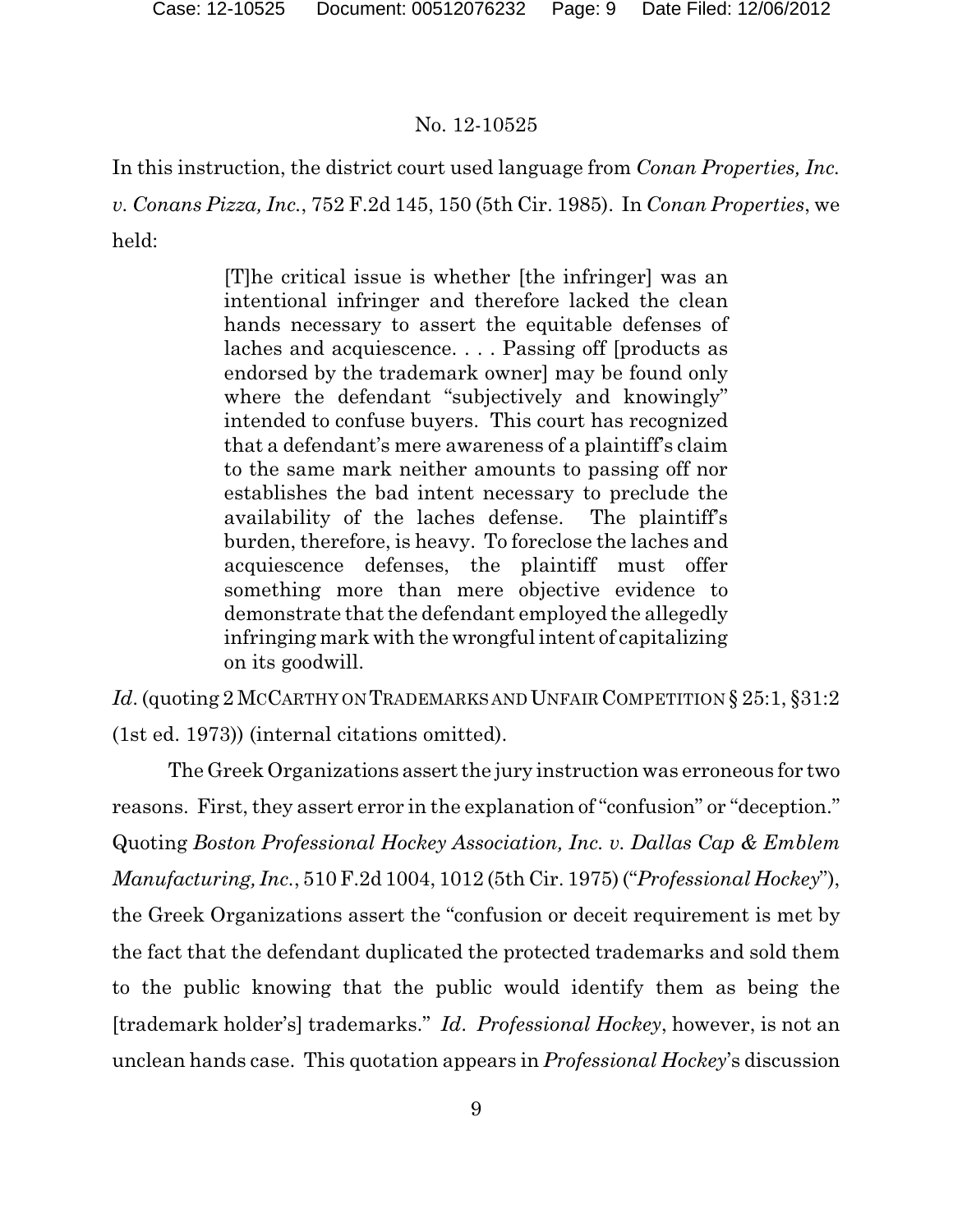of the fifth element in a trademark infringement claim under 15 U.S.C. § 1114, which requires the infringing use to likely cause confusion, to cause mistake, or to deceive. *Id*. If the confusion or deception required to make out a case of trademark infringement were the same as the confusion or deception required to make out an unclean hands counter-defense, then every trademark infringer would necessarily have unclean hands. That is not so.

Second, the Greek Organizations assert the district court's instruction misguides the jury by stating "mere awareness" of a trademark owner's claim to the mark is not enough to establish unclean hands. The correct instruction, according to the Greek Organizations, comes from the second footnote in *Conan Properties*, 752 F.2d at 151 n.2: the pertinent confusion is to be inferred or *presumed* if Abraham "intended to derive benefit from or capitalize" on the marks. Again, the Greek Organizations confuse the elements of a trademark infringement claim with the showing necessary to prove unclean hands. The footnote in *Conan Properties* states "knowledge" of a trademark owner's claim to the mark "may give rise to a presumption that the defendant intended to cause public confusion as to the source or sponsorship of the product or service." *Id*. at 151 n.2. The very next sentence makes clear that such a presumption does not arise in the unclean hands analysis: "The same showing, however, does not give rise to a presumption that the defendant intended to appropriate the plaintiff's goodwill from its use of the allegedly infringing mark." *Id.*; *see Smack Apparel*, 550 F.3d at 490. The district court did not abuse its discretion in instructing the jury that to prove unclean hands, the Greek Organizations had to show Abraham knowingly and intentionally infringed upon the marks with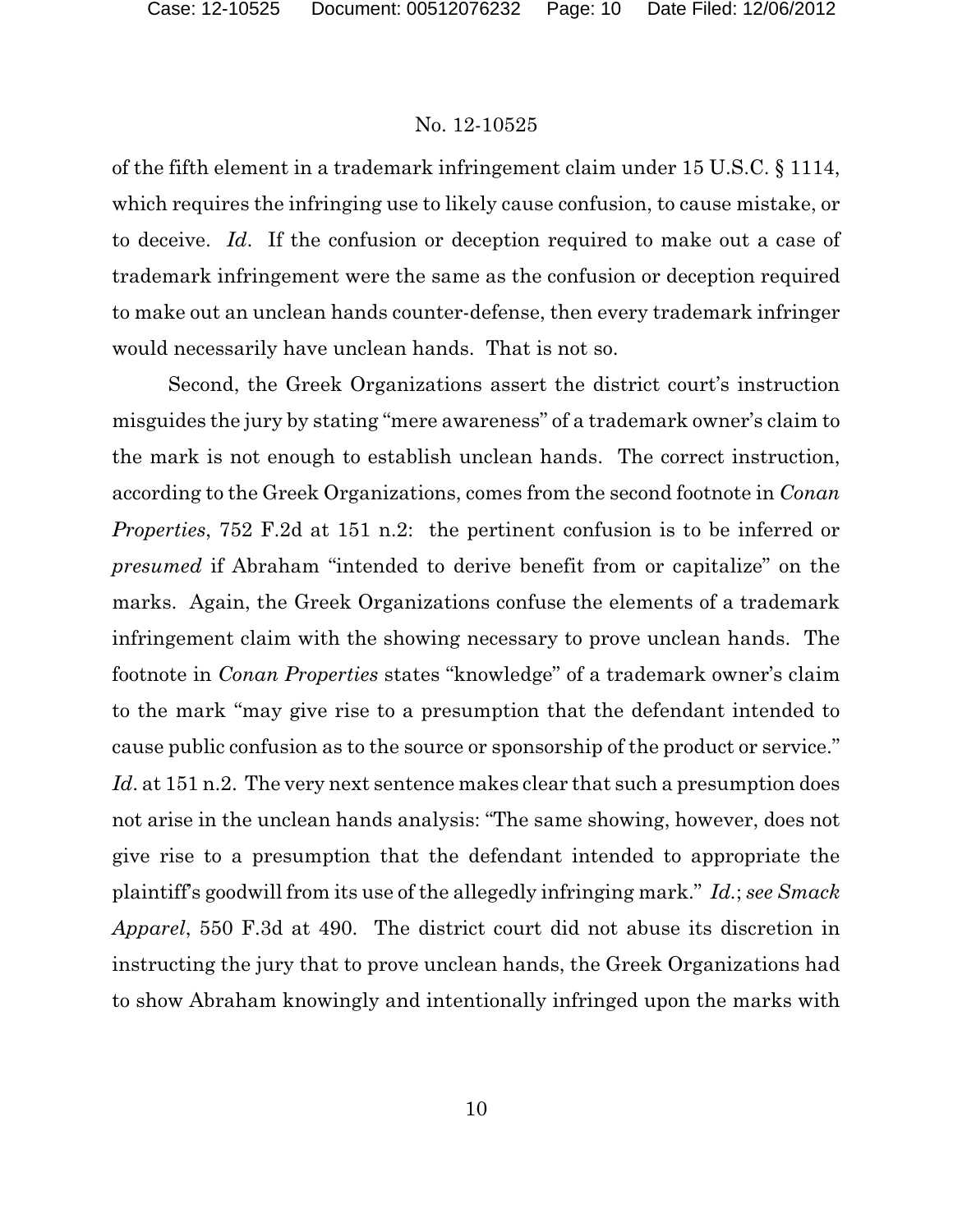the bad faith intent to benefit from or capitalize on the Greek Organizations's goodwill by confusing or deceiving buyers.

The Greek Organizations next assert the jury's rejection of their unclean hands counter-defense is unsupported by the evidence because Abraham stated at trial that his infringing products "drive the sales" of Paddle Tramps's other products. According to the Greek Organizations, this admission by Abraham demonstrates he intentionally capitalized on the Greek Organizations's goodwill. In *Smack Apparel*, we affirmed the trial court's finding of unclean hands where the infringing apparel manufacturer "admitted thatitintentionally incorporated the [trademark owner] Universities' color schemes and other indicia in order to specifically call the Universities to the public's mind, thus deriving a benefit from the Universities' reputation." *Smack Apparel*, 550 F.3d at 490.

This case is distinguishable from *Smack Apparel*. Abraham introduced evidence tending to show a lack of bad faith: Paddle Tramps helped to create the market for fraternity and sorority paddles decades before the Greek Organizations had a licencing program, Abraham's intent was to service fraternities and sororities, not to capitalize on their goodwill in bad faith, the products are virtually the same today as they were in the 1960s, and Paddle Tramps never passed itself off as being sponsored or endorsed by the Greek Organizations. Given our "especially deferential" standard of review for evidence after a jury trial, *Brown*, 675 F.3d at 477, we hold this evidence is legally sufficient to allow a jury to find for Abraham on the unclean hands issue because it supports a showing of Abraham's lack of bad faith.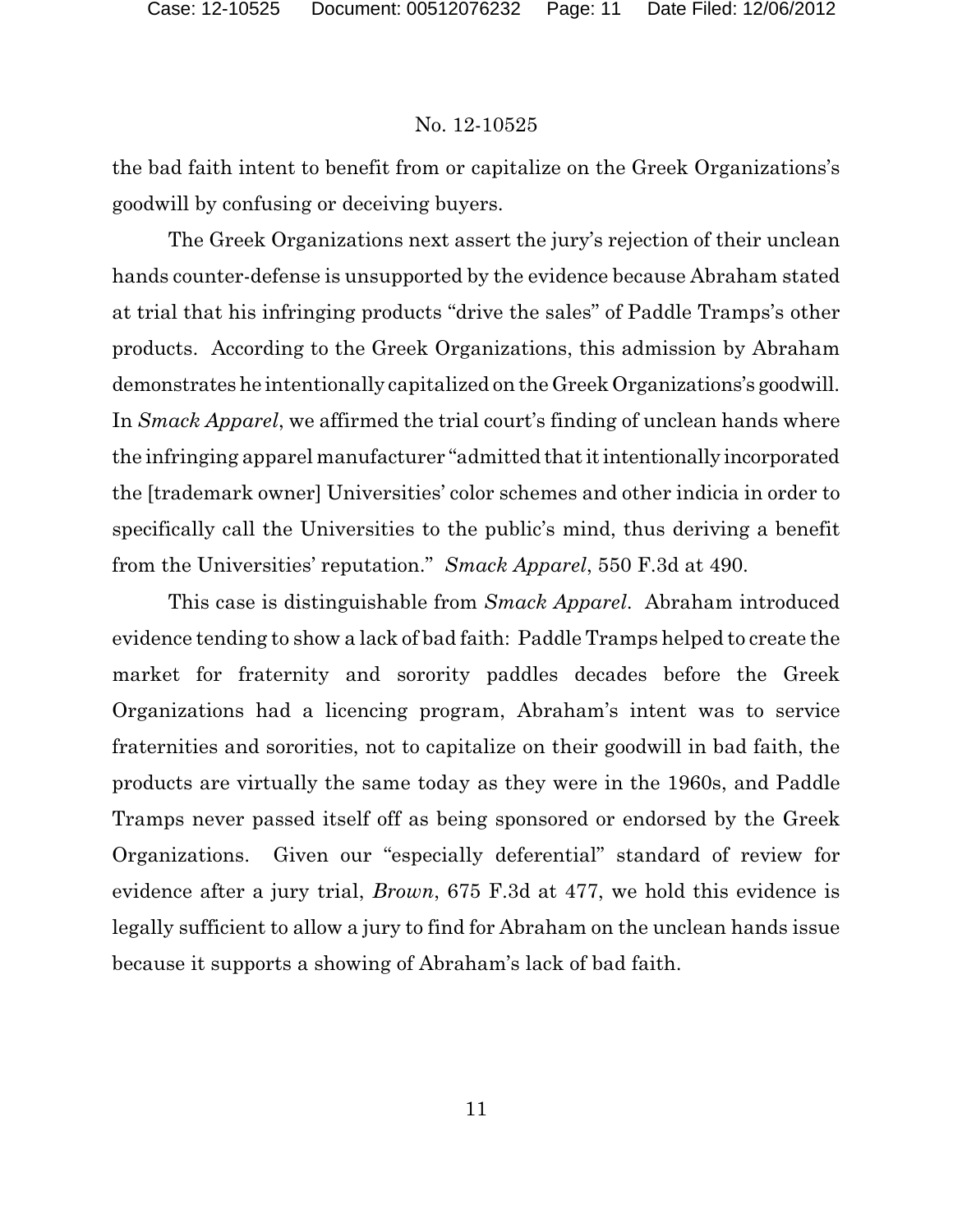#### **B**

"Laches is an inexcusable delay that results in prejudice to the defendant." *Smack Apparel*, 550 F.3d at 489. Laches has three elements: "(1) delay in asserting one's trademark rights, (2) lack of excuse for the delay, and (3) undue prejudice to the alleged infringer caused by the delay." *Id.* at 490. The Greek Organizations assert the jury was improperly instructed on the "lack of excuse" and "undue prejudice" elements, and there was insufficient evidence to support the jury's special verdict finding each of the elements satisfied.

The Greek Organizations first assert the jury instruction on the lack of excuse element was deficient because it did not explain that a trademark owner is excused from delay in taking action against de minimis infringements. The Greek Organizations rely on *Conan Properties*, a number of cases from our sister circuits, and a leading trademark and unfair competition treatise. They rely on a footnote in *Conan Properties* which states, "Since incidental and isolated infringement may be difficult to detect and cost ineffective to halt, a plaintiff may make a conscious business decision to prosecute only those defendants who pose a threat to its mark." *Conan Properties*, 752 F.2d at 153 n.4. This sentence, however, is in *Conan Properties*'s discussion of whether the laches barred a permanent injunction, not in a discussion of whether laches applies. *Conan Properties* held laches do not necessarily bar permanent injunctive relief, *id.* at 153, and this footnote provides additional justification for that rule: it might not make economic sense for a trademark owner to go after de minimis infringers, but if a de minimis infringer begins to diminish the value of the mark more in the future, the trademark holder should be entitled to a permanent injunction notwithstanding the applicability of laches. *Id.* at 153 n.4. The *Conan*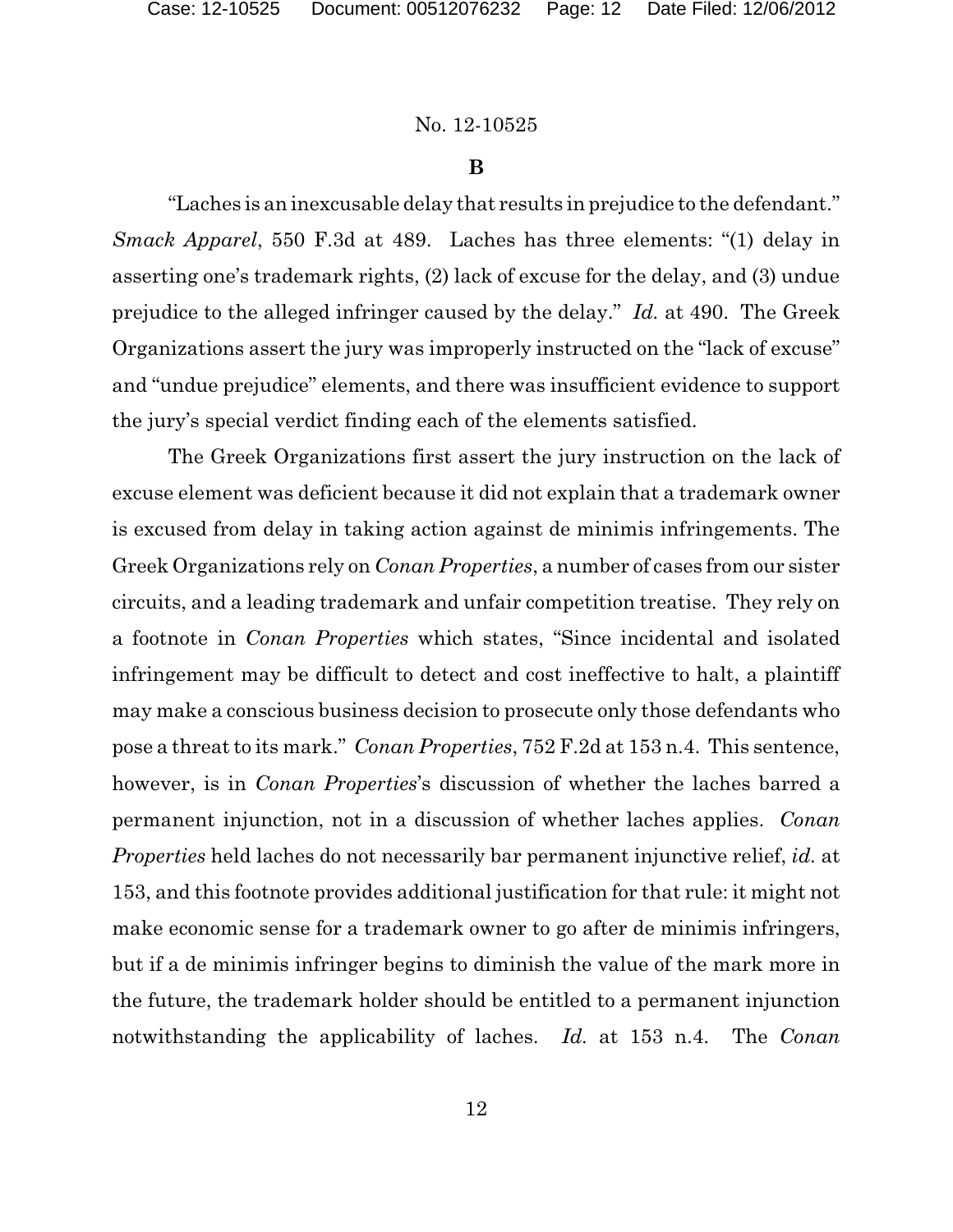*Properties* discussion of de minimis infringement does not speak to whether laches applies.

The Greek Organizations cite other sources that provide support for the doctrine of progressive encroachment, "which allows a trademark owner to 'tolerate de minimis or low-level infringements' and still have the right to 'act promptly when a junior user either gradually edges into causing serious harm or suddenly expands or changes its mark.'" *AM Gen. Corp. v. DaimlerChrysler Corp.*, 311 F.3d 796, 823 (7th Cir. 2002) (quoting 6 MCCARTHY ON TRADEMARKS AND UNFAIR COMPETITION § 31:21 (4th ed. 2001)). The district court did, however, instruct the jury on the doctrine of progressive encroachment over Abraham's objection. The district court instructed the jury:

> Under the doctrine of progressive encroachment, the trademark owner's delay is excused where the unlicensed user begins to use the trademark in the market, and later modifies or intensifies its use of the trademark to the effect that the unlicensed user significantly impacts the trademark owner's good will and business reputation, so that the unlicensed user is placed more squarely in competition with the trademark owner. *The mark owner need not sue until the harm from the unlicensed user's use of the mark looms large.* It is therefore the significant increase in the scope of the unlicensed user's business, not reliance on the same general business model, that supports the doctrine of progressive encroachment.

(emphasis added). In light of this instruction—which the Greek Organizations do not appeal—and the Greek Organizations's misplaced reliance on *Conan Properties*, we hold the district court did not abuse its discretion in its instruction to the jury on the lack-of-excuse element of laches.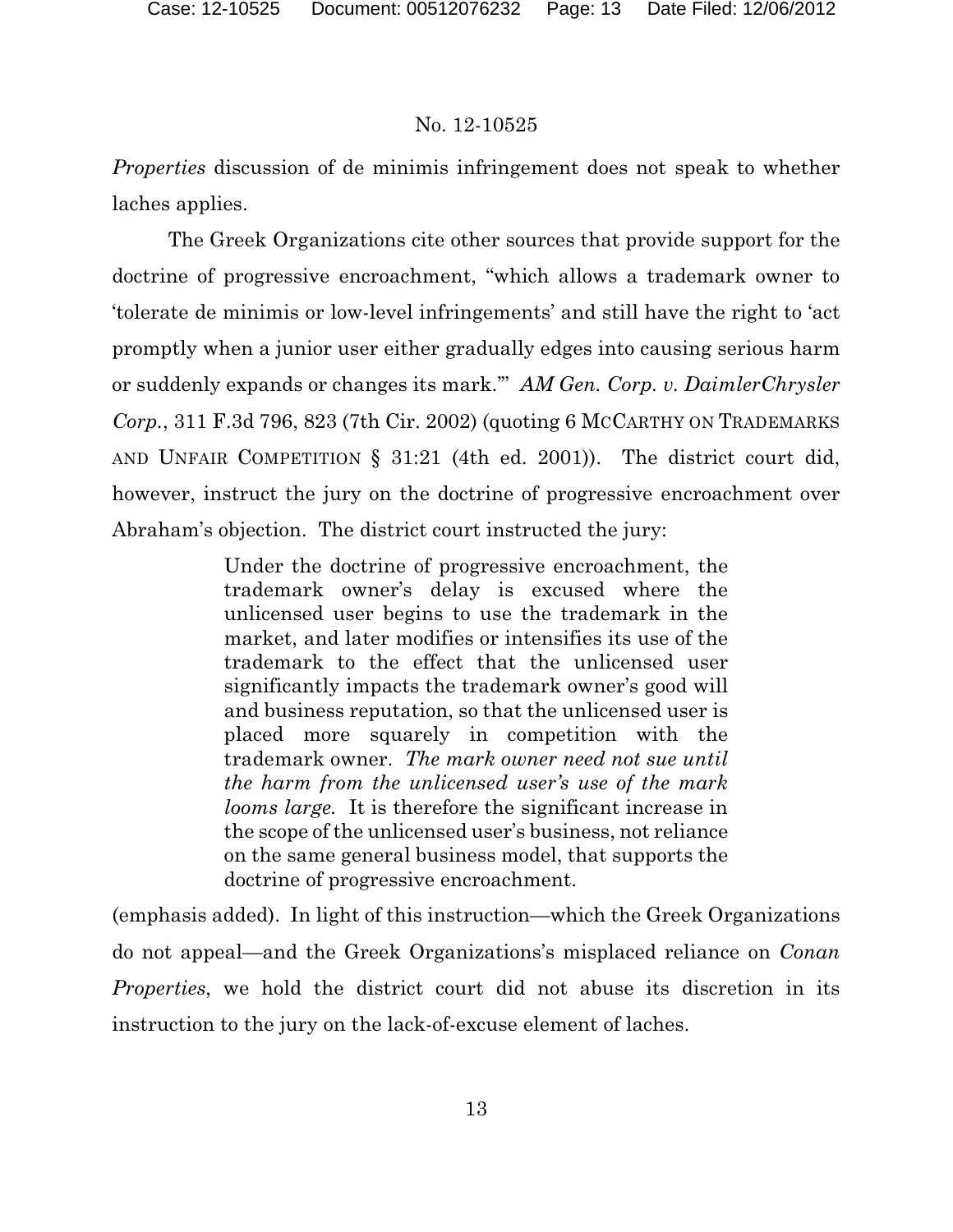The Greek Organizations assert the evidence was insufficient to support the jury's finding that they lacked an excuse for their delay in bringing suit because at all times Abraham's infringement was de minimis. Just under 2.5% of Paddle Tramps's revenue derives from the sale of infringing products, and the average royalty owed by Paddle Tramps to each of the Greek Organizations for the past few years of infringing conduct was only \$140.78 annually. There is, however, evidence in the record to support the jury's finding. The creation of Paddle Tramps's website in 1997 and the sale of infringing products directly from that website in 2001 could be considered "an increase in the scope of the unlicensed user's business," which the district court correctly instructed could support a finding of progressive encroachment. The jury could have determined that the intervening six years between 2001 and 2007, when the Greek Organizations brought suit, is itself an unexcused delay sufficient to satisfy the lack-of-excuse element of laches. *See Conan Properties*, 752 F.2d at 149 (finding by jury that five-and-a-half-year unexcused delay supported finding of laches). The jury, therefore, had a legally sufficient evidentiary basis for concluding that the lack-of-excuse element was satisfied.

The Greek Organizations next assert the district court's jury instruction on the undue influence element of laches confused the test for acquiescence with the test for laches. The district court, however, correctly instructed the jury that the elements of laches are (1) delay, (2) lack of excuse, and (3) undue prejudice and the elements of acquiescence are (1) assurances, (2) reliance, and (3) undue prejudice. Though the instructions on undue prejudice for each equitable defense are similar, they are not identical. On the undue prejudice element of laches, the district court instructed the jury: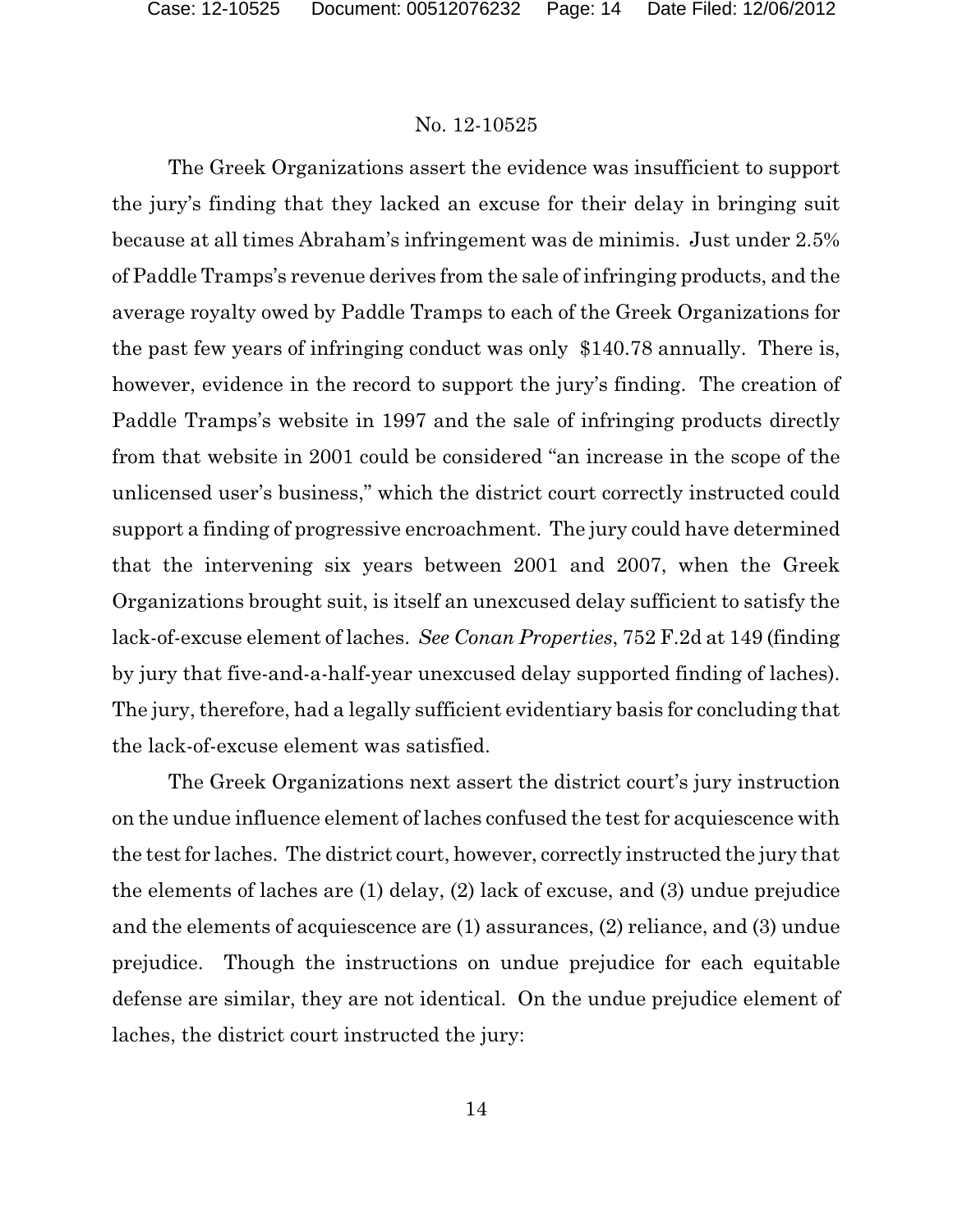An unlicensed user is unduly prejudiced when, in reliance on the trademark owner's unexcused delay in filing suit, he or she makes major business investments or expansions that depend on the use of the marks; these investments and expansions would suffer appreciable loss if the marks were enforced; and this loss would not have been incurred had the trademark owner enforced his rights earlier. The amount of prejudice suffered by the unlicensed user in a given case may vary with the length of the delay; that is, the longer the period of delay, the more likely it is that undue prejudice has occurred. The period of delay begins when the trademark owner knew or should have known of the unlicensed user's use of the marks and ends when the trademark owner files suit against the unlicensed user. Therefore, to determine whether Mr. Abraham has been unduly prejudiced by the Greek Organizations' delay, you must consider what business investments and expansions Mr. Abraham made between the time the Greek Organizations knew or should have known of his use of their marks and the time they filed suit against him.

The Greek Organizations contend the instructions should have asked whether an injunction would "destroy" the investment in the capital," quoting *Elvis Presley Enter., Inc. v. Capece*, 141 F.3d 188, 206 (5th Cir. 1998)). In *Elvis Presley*, we held no undue prejudice was shown where changing the name of the infringer defendant's nightclub would not have destroyed the investment of capital in that nightclub. *Elvis Presley*, 141 F.3d at 206. Even the Greek Organizations, however, do not assert that destruction of the investment of capital is the definitive test. Rather, they assert the question should be whether the infringer would suffer losses that would have been avoided had the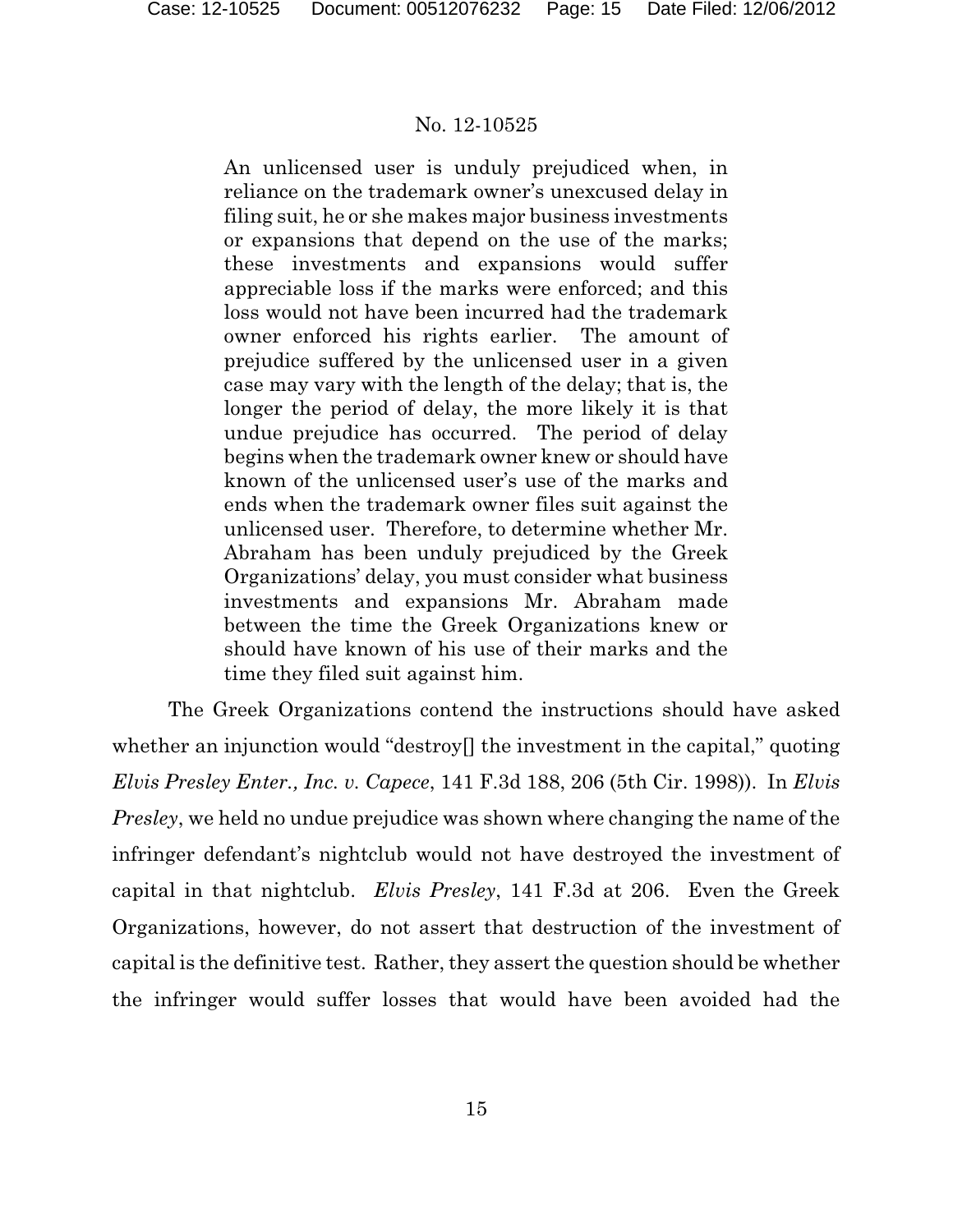trademark owner not delayed. This test is in line with the discussion of undue prejudice in a leading treatise:

> [P]rejudice encompasses actions by the defendant that it would not have taken or consequences it would not have suffered had the plaintiff brought suit promptly. . . . Laches is a good defense if plaintiff's long failure to exercise its legal rights has caused defendant to rely to its detriment by building up a valuable business around its trademark.

6 MCCARTHY ON TRADEMARKS AND UNFAIR COMPETITION § 31:12 (4th ed. 2001). The district court did not abuse its discretion in its jury instruction on undue prejudice as its instruction tracks this test.

The Greek Organizations also contend the jury's finding of undue prejudice is not supported by the evidence. This is a close question. The Greek Organizations compare this case to a case from a sister circuit, *University of Pittsburgh v. Champion Products, Inc.*, 686 F.2d 1040 (3d Cir. 1982). The University of Pittsburgh sued Champion for manufacturing shirts and other apparel on which Champion printed the university's logo and other marks. *Id.* at 1043. The Third Circuit held Champion did not suffer undue prejudice due to the university's delay in bringing suit:

> Pitt is only one of approximately 10,000 schools and colleges whose names or designs [Champion] imprint[s] on soft goods. . . . Champion built its physical plant, art department and sales force in order to design, produce and market soft goods with marks and designs of every kind. . . . The only tangible investments in Pitt's designs, per se, are the screen stencils used for imprinting the designs—which are produced in quantity, used for no more than a few dozen shirts, and then destroyed.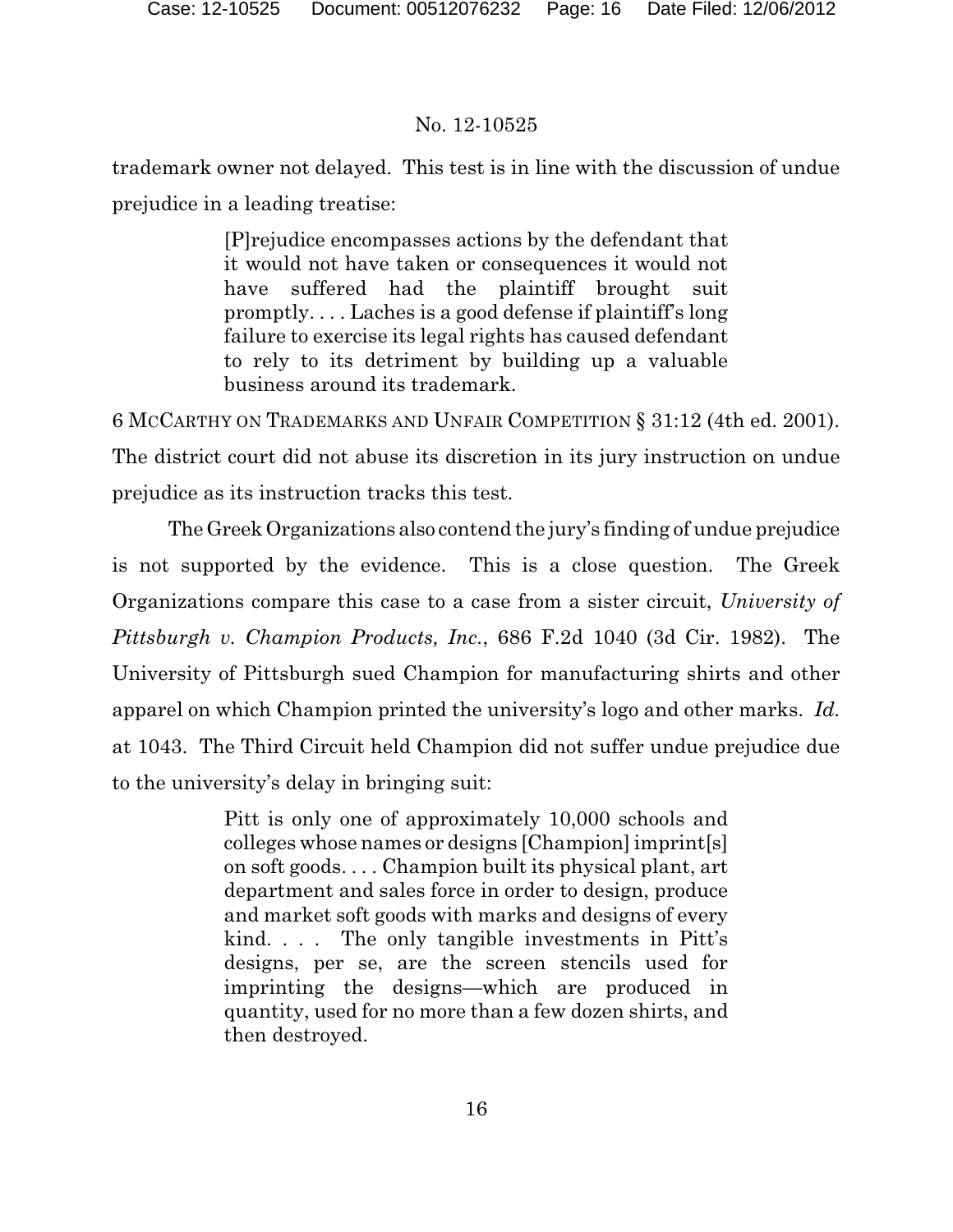*Id.* at 1048. The Greek Organizations assert that like in *Champion Products*, the infringing items sold by Paddle Tramps make up a small percentage of Paddle Tramps's overall sales, and the investments in equipment made by Paddle Tramps can be used—and indeed are mostly used—for producing noninfringing products. Thus, they assert Paddle Tramps would suffer no undue prejudice if it were enjoined from selling infringing products.

Though this case is similar to *Champion Products*, Paddle Tramps ultimately marshaled legally sufficient evidence at trial to support the jury's finding of undue prejudice. Abraham testified he rebuilt the business three times—twice after fires and once after a tornado—and he would not have done so had he known the Greek Organizations would later sue him to enforce their trademarks. The rebuilding required investments of millions of dollars into equipment, advertising, and employee salaries. In addition, Abraham testified the infringing products, while perhaps a small percentage of his total sales, drive the sale of his non-infringing products because without them customers might choose to purchase the component parts to their paddles somewhere else. This is sufficient for a jury to find the sale of the infringing products would have a greater effect on total sales than in *Champion Products*. Therefore, the test for undue prejudice is met: had the Greek Organizations brought suit earlier, Abraham may not have rebuilt his business after the fires or tornado and may not have invested millions of dollars into the business. Furthermore, Abraham relies on the small percentage of sales of infringing products to drive his other sales. Therefore, the district court correctly denied the Greek Organizations's motion for judgment as a matter of law.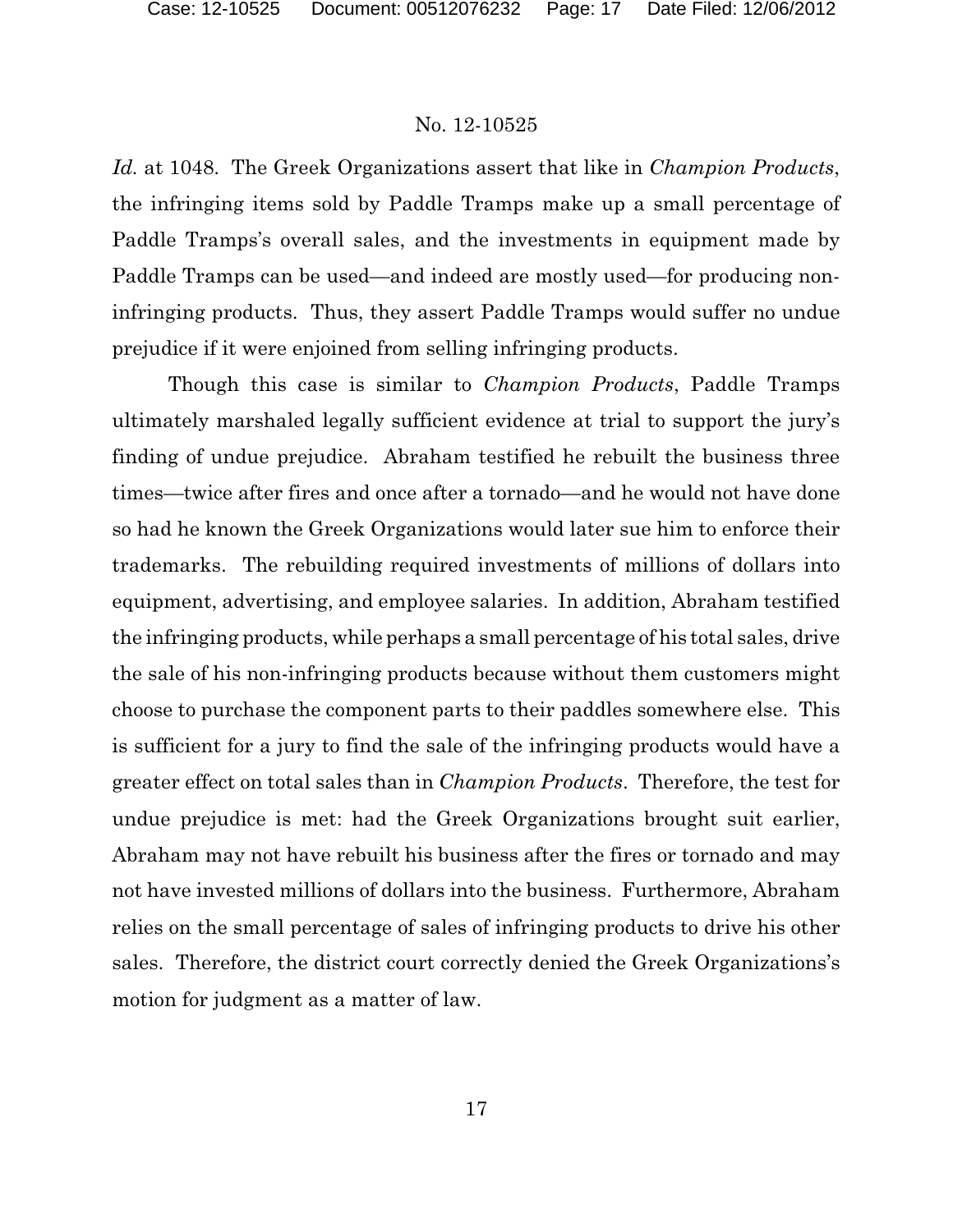### **IV**

Abraham challenges the injunction entered by the district court. He asserts injunctive relief is unavailable where a trademark owner's laches was long, unreasonable, and inexcusable. He asserts he should be permitted to continue selling his infringing products and using the Greek Organizations's names, insignia, and symbols in advertisements. The Greek Organizations also challenge the injunction entered by the district court, asserting it was not sufficiently comprehensive by permitting the sale of Abraham's double raised crest backings.

# **A**

"A finding of laches alone ordinarily will not bar . . . injunctive relief, although it typically will foreclose a demand for an accounting or damages." *Conan Properties*, 752 F.2d at 152. This is because "courts construe [a trademark owner's] unreasonable delay to imply consent to the [infringer's] conduct, which amounts to nothing more than a revocable license; the license is revoked once the plaintiff objects to the [infringer's] infringement." *Id.* (citing *Menendez v. Holt*, 128 U.S. 514 (1888)). We have stated, "There is no doubt that laches may defeat claims for injunctive relief as well as claims for an accounting." *Armco, Inc. v. Armco Burglar Alarm Co., Inc.*, 693 F.2d 1155, 1161 n.14 (5th Cir. 1982).

In *Conan Properties*, we reversed an injunction barring infringing restaurant owners from continuing to use the name "Conans" for their restaurants in the Austin, Texas area. *Conan Properties*, 752 F.2d at 152. We stated, "The jury's affirmative finding of acquiescence establishes the reliance necessary to preclude the issuance of an injunction." *Id*. We upheld the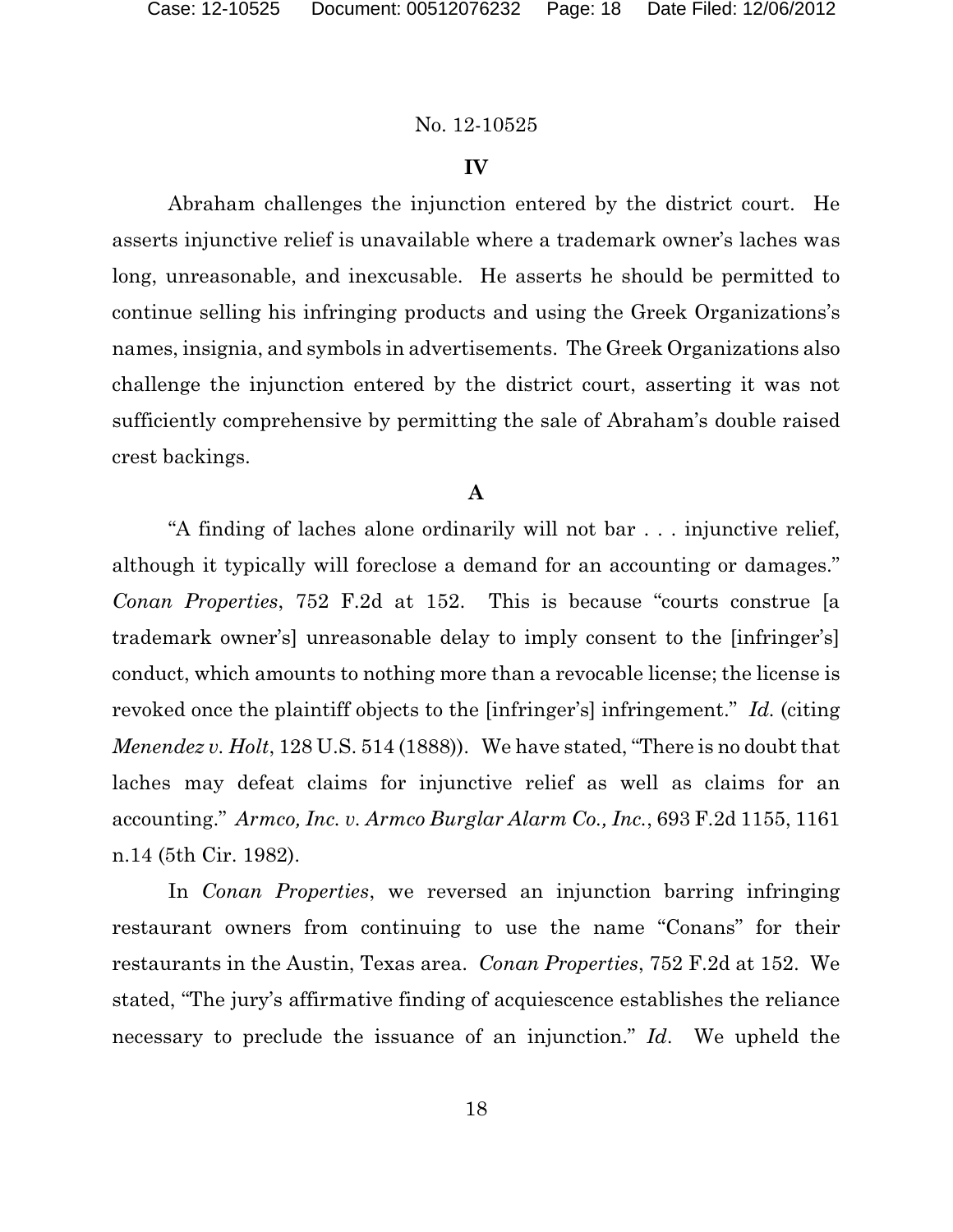injunction barring the use of the infringing mark *outside* the Austin geographic area:

> An injunction against future infringement in a particular locale when laches and acquiescence have been found, as in this case, is properly denied if the plaintiff's delay or other conduct either induced reliance on the defendant's part or will result in substantial prejudice to the defendant if the plaintiff is permitted to enforce its rights in the trademark. Whether phrased as 'reliance' or 'prejudice', the effect is the same—the defendant has done something it otherwise would not have done absent the plaintiff's conduct. The result is different, however, when the asserted future infringement would occur in a geographical area other than the one in which the plaintiff waived its right to protect its mark. In the new geographical area where the defendant has not yet expanded its business, the defendant is hard pressed to demonstrate how it could have relied to its detriment upon the plaintiff's inactivity or other conduct. Stated simply, the defendant at best can show only that the plaintiff acquiesced or unreasonably delayed in protecting its mark in the local area.... In this case we conclude that Conans has made sufficient showings of reliance and prejudice in the Austin area to justify denying an injunction, but has failed to offer any evidence, let alone carry its burden of demonstrating that it would be

prejudiced if barred from infringing on [the plaintiff's] mark in any area other than Austin.

*Id.* at 153. Therefore, a finding of laches or acquiescence may bar injunctive relief if the trademark owner conducted itself in a way that induced the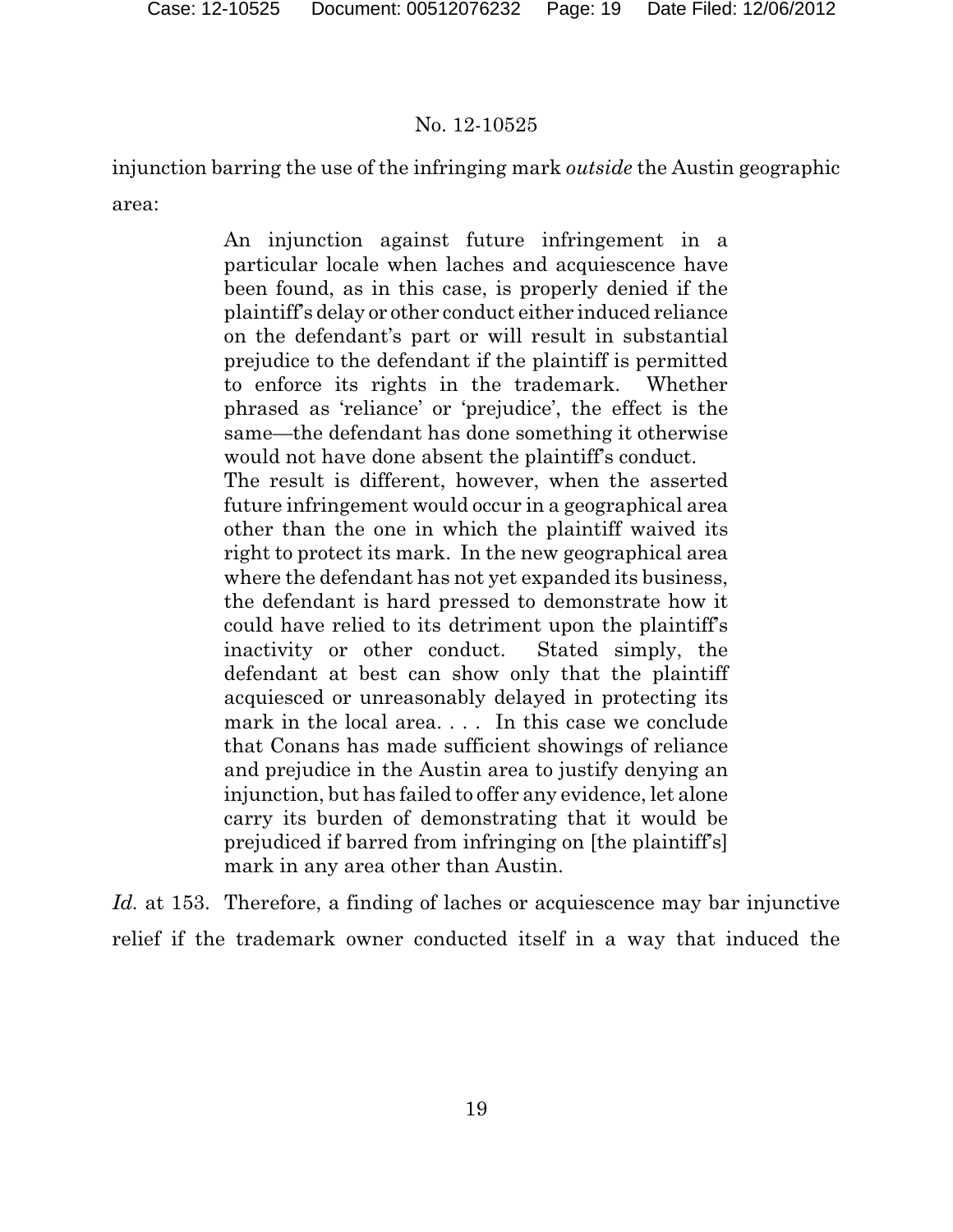infringer's reliance or if an injunction would result in "substantial prejudice" to the infringer. *Id*. 1

The district court found that "courts consistently focus on the degree of prejudice the defendant would suffer in the event the infringing use is enjoined," citing *Conan Properties*, 752 F.2d at 153. *Champion Products* held the injunction "must depend upon the degree to which Pitt's delay may have prejudiced Champion." *Champion Products*, 686 F.2d at 1046. The district court's "degree of prejudice to the infringer" test is very close to both this *Champion Products* test and *Conan Properties*'s "substantial prejudice" test.

Abraham objects to the district court's "degree of prejudice" test because he claims it puts the burden on him to show why an injunction should not issue on particular infringing conduct. A leading treatise states, "All that must be proven to establish liability and the need for an injunction against infringement is the likelihood of confusion—injury is presumed." 5 MCCARTHY ON TRADEMARKS AND UNFAIR COMPETITION § 30:2 (4th ed. 2001). In other words, once trademark infringement is shown, which Abraham does not dispute on appeal, the burden should be on Abraham to show why his conduct should not be enjoined. Therefore, the district court did not abuse its discretion by relying on *Conan Properties* to use the "degree of prejudice" test in fashioning injunctive relief. $2$ 

We recognize *Conan Properties* addressed prejudice in geographic areas rather than <sup>1</sup> prejudice resulting from different types of infringing products, but *Conan Properties* still holds the propriety of an injunction turns on prejudice to the infringer. *Id*.

Although *Conan Properties* and *Champion Products* used somewhat different 2 language, the "degree of prejudice" test comes within the sound discretion of the district court, which we do not disturb.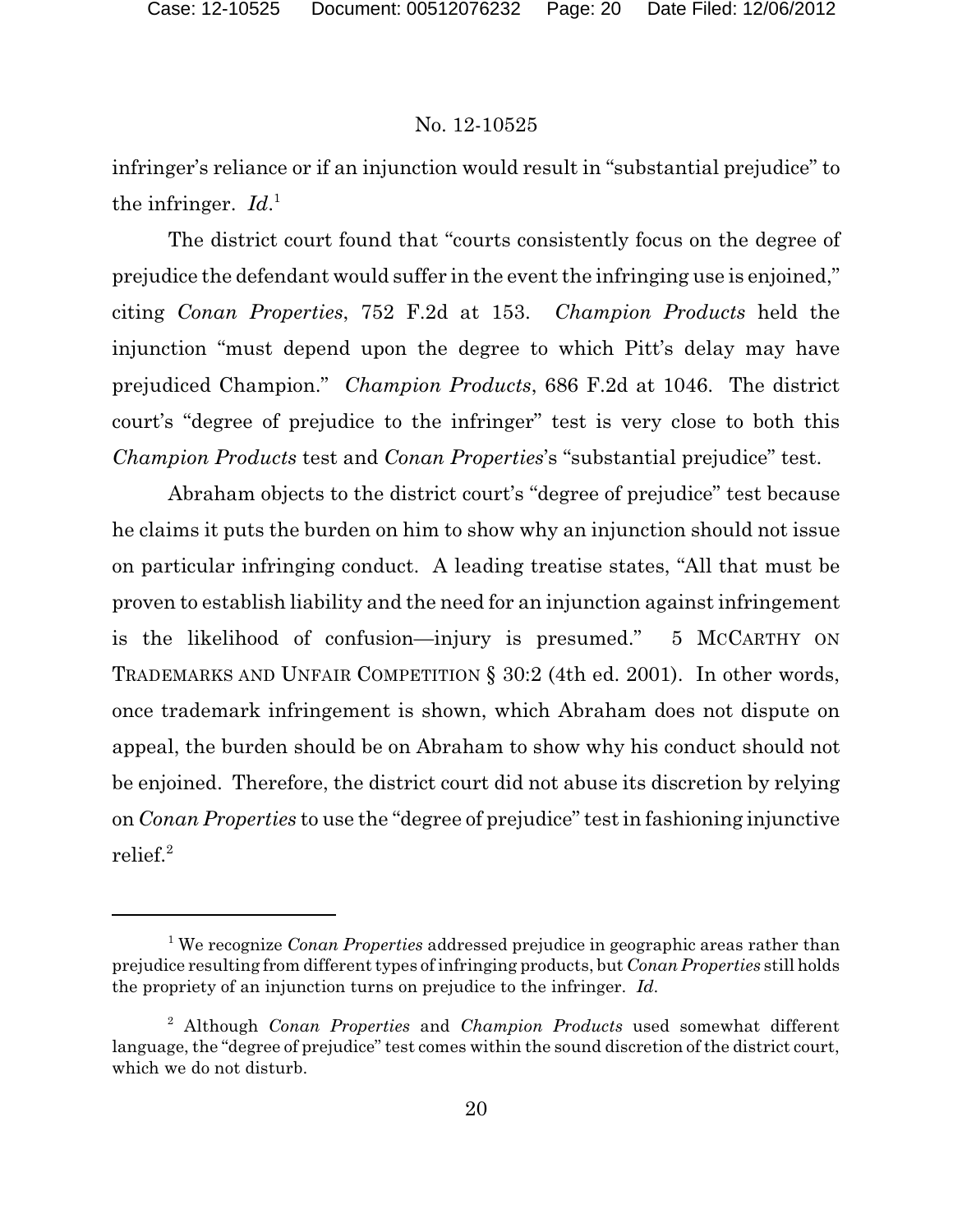#### **B**

The district court applied its degree of prejudice test to Abraham's use of the Greek Organizations's names and insignia in its advertising and to Abraham's sale of wood-carved replicas of the Greek Organizations's names, crests and identifiable objects, as well as the sale of the double raised crest backings. The court reasoned Abraham could easily continue to advertise all of his products without using the Greek Organizations's names and insignia. He could, for example, use the names and insignia of fraternities and sororities that do not have licensing programs. He could use fictional names. In addition, the court rejected Abraham's request to avoid a ban by including disclaimers. The district court further enjoined Abraham's sale of objects containing the Greek Organizations's full names, those objects copied from the Greek Organizations's crest or insignia, and wood reproductions of their crests. The only product the district court did not enjoin Abraham from selling was the double raised crest backings. With respect to that particular product, the district court determined the potential prejudice to Abraham is comparable with the prejudice to the defendants in *Conan Properties*, who had invested considerably in their business due to the trademark owner's delay.

The district court did not abuse its discretion in crafting an injunction to balance the equities. *See Taco Cabana Int'l v. Two Pesos, Inc.*, 932 F.2d 1113, 1127 (5th Cir. 1991) (holding district court has "considerable discretion in fashioning an appropriate remedy for infringement"). The injunction prevents Abraham from selling products that make up less than 2.44% of his total sales. This will not put Abraham out of business. The infringing item Abraham can continue to sell, the double raised crest backing, is the product Abraham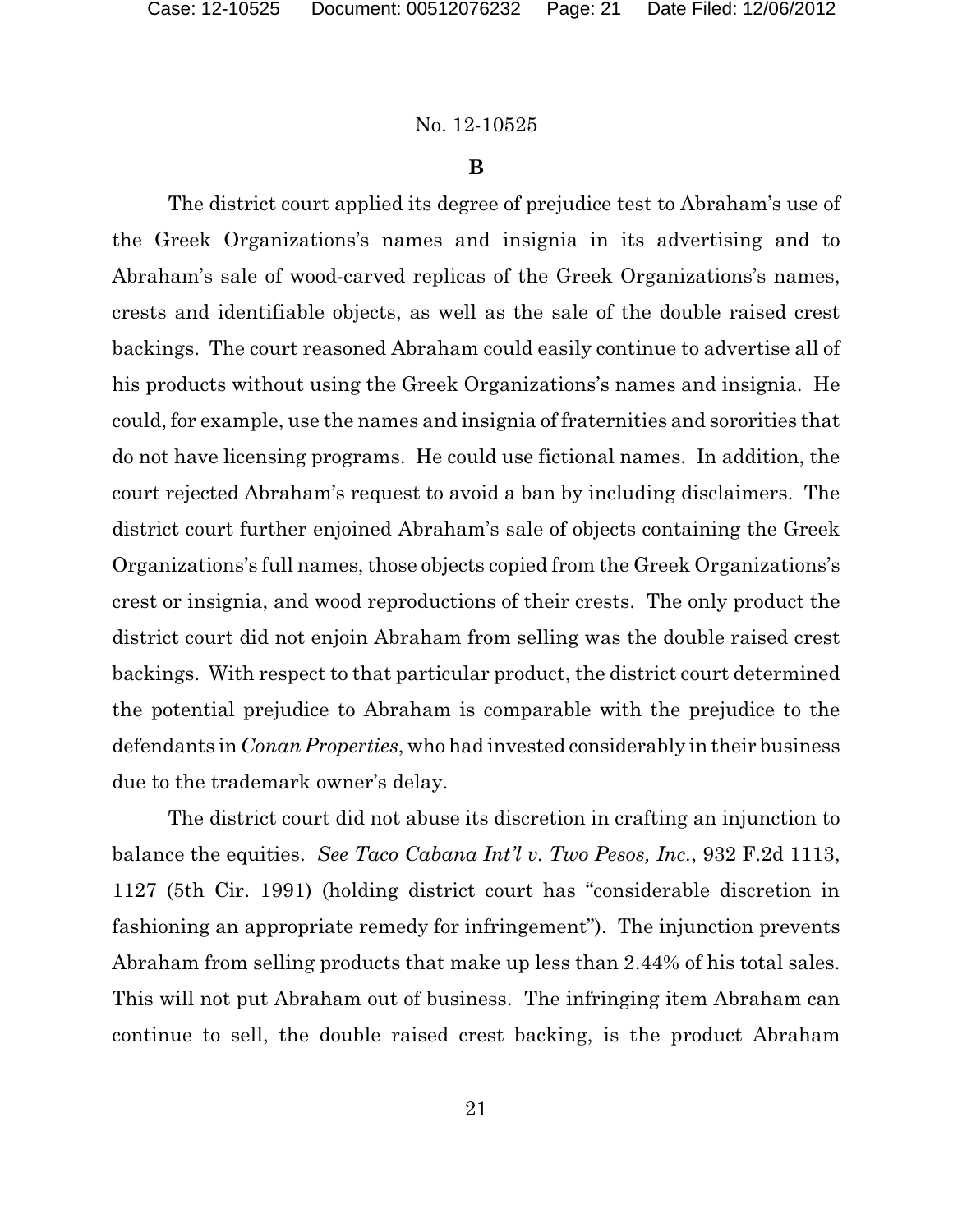contended drove his sales of other non-infringing products—the only item that if enjoined from selling, would cause Abraham substantial prejudice.

Moreover, the district court did not abuse its discretion by not ordering disclaimers in lieu of a ban. Abraham relies on *Westchester Media v. PRL USA Holdings, Inc.*, 214 F.3d 658 (5th Cir. 2000) to assert requiring disclaimers is preferable. Unlike in *Westchester Media*, the district court here did not "misinterpret applicable law," so an abuse of discretion does not "automatically inhere[.]" *Westchester Media*, 214 F.3d at 671. In that case, we determined the magistrate judge "unduly discounted the First Amendment interests impaired by the injunction[.]" *Id*. Therefore, an abuse of discretion automatically inhered, and we reviewed the injunction with that in mind. Here, however, the district court did not misapply the law, so our review is limited to an abuse of discretion standard.

In *Westchester Media*, we determined the First Amendment interests of the trademark infringer counseled against an outright ban. *Id*. ("Where the allegedly infringing speech is at least partly literary or artistic . . . and not solely a commercial appropriation of another's mark, the preferred course is to accommodate trademark remedies with First Amendment interests."). That is clearly not our case here, as Abraham does not suggest his use of the Greek Organizations's marks is "expressive to an appreciable degree[.]" *Id*. *See also Better Bus. Bureau of Metro. Houston v. Med. Dirs., Inc., et al.*, 681 F.2d 397, 404 (1982) (finding First Amendment commercial speech interests favor requiring disclaimers over outright ban). Abraham asserts factors besides First Amendment interests do counsel in favor of disclaimer and are present here, such as laches and acquicense. The district court determined a proper balance